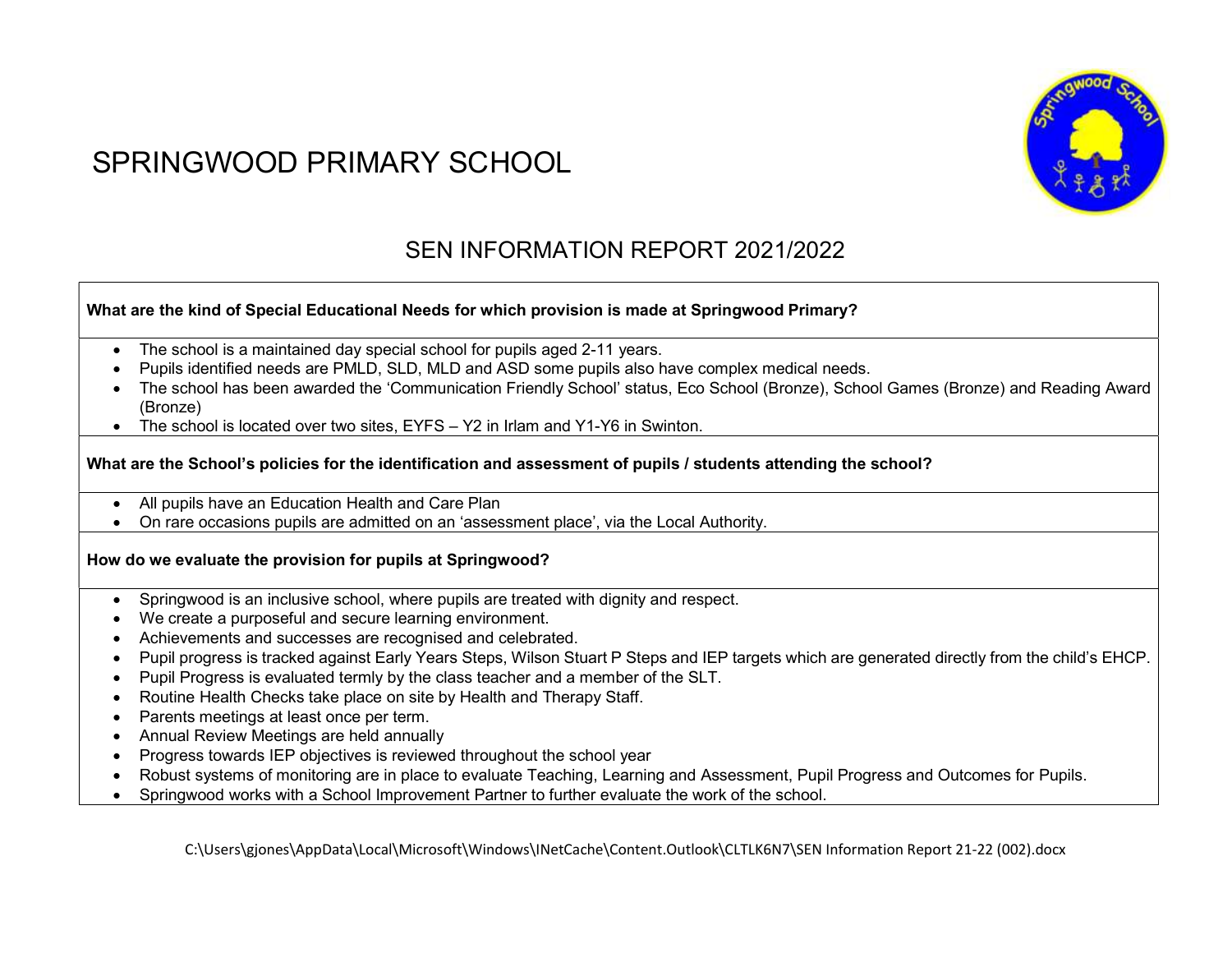Springwood view the progress of pupils in a holistic manner with progress indicators not restricted to academic progress.

#### Support for improving emotional and social development

We provide support for pupils to improve their emotional and social development in the following ways:

- Pupils are encouraged to be part of the School Council where appropriate.
- Pupils have the opportunity to join with lunch time clubs.
- Springwood has its own Cubs and Beavers group, which all pupils are able to attend.
- School staff know pupils well and work to enable them to understand their feelings and improve their own self-regulation.
- Springwood has zero tolerance to bullying and reports all cases of bullying to the Governing Board
- School is working towards the Emotionally Friendly School status.

#### Meeting the needs of all our pupils

- School has a comprehensive website where the public can access details of the school.
- We have a team of over 100 Teaching Assistants and 35 Teachers, who work across the school providing support and leading learning within a variety of subjects.
- School engages with a variety of visiting health professionals :-
	- Childrens Nurse
	- Physio
	- $\bullet$  OT
	- $\bullet$  SALT
	- Continence Nurse
	- Paediatrician
	- Dietician
- The School has staff with specialisms in :-
- Moving and Handling all staff trained with 5 trainers.
- Team Teach and De-escalation all staff trained Currently moving to MAPA. 6 staff trainers with all staff being trained over the course of the year.
- Rebound Therapy  $-6$  staff trained.
- Autism and Communication all staff trained with a number of staff having Post Graduate qualifications in Autism.
- Elklan All staff trained with 4 trainers.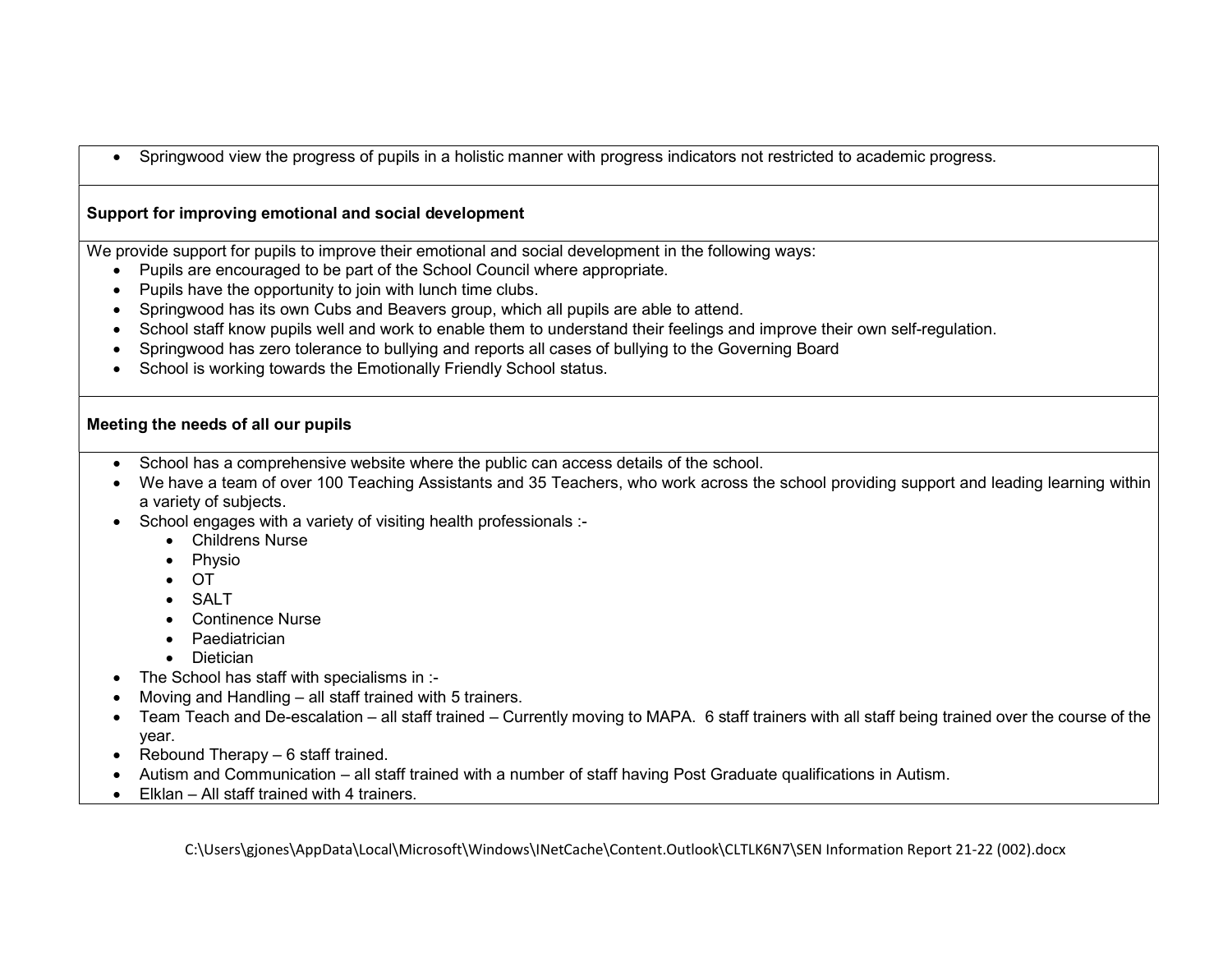- Signalong All staff trained with 3 trainers.
- PECS- 1 member of staff is an implementor
- PODD 2 members of staff are trained.
- Variety of communication strategies are in operation to aid learning.
- A range of technology is available:
	- Computers
	- iPads
	- Sensory Studio
	- 4D Immersive space
	- Eye Gaze
- The curriculum is designed specifically to meet the needs of all pupils. Adaptations are made to all aspects of curriculum delivery in order to meet the holistic needs of every pupil.
- Pupils are supported effectively by staff who know them well and are able to support their emotional and social development. Pupils are communicated with in a meaningful way.
- Teachers across the school use the most appropriate teaching methods to meet the varying needs of all of the pupils in their class. Visual support including the use of symbols and signing is used in all classes. TEACCH strategies are used where appropriate throughout the school.

#### Arrangements for assessing and reviewing children's and young people's progress towards outcomes

 All pupils are assessed against their EHCP outcomes on an annual basis. The outcomes are broken down into smaller steps which are incorporated into the pupils IEPs. Parents are invited to contribute both to the EHCP and to the IEPs.

#### How will equipment and facilities be provided to support our pupils?

- The Swinton site is a purpose built school, fully accessible for wheelchair users.
- We have a number of facilities to enhance learning :-
	- Swimming / hydrotherapy pool
	- Sensory studio
	- 2 soft playrooms
	- Sensory Base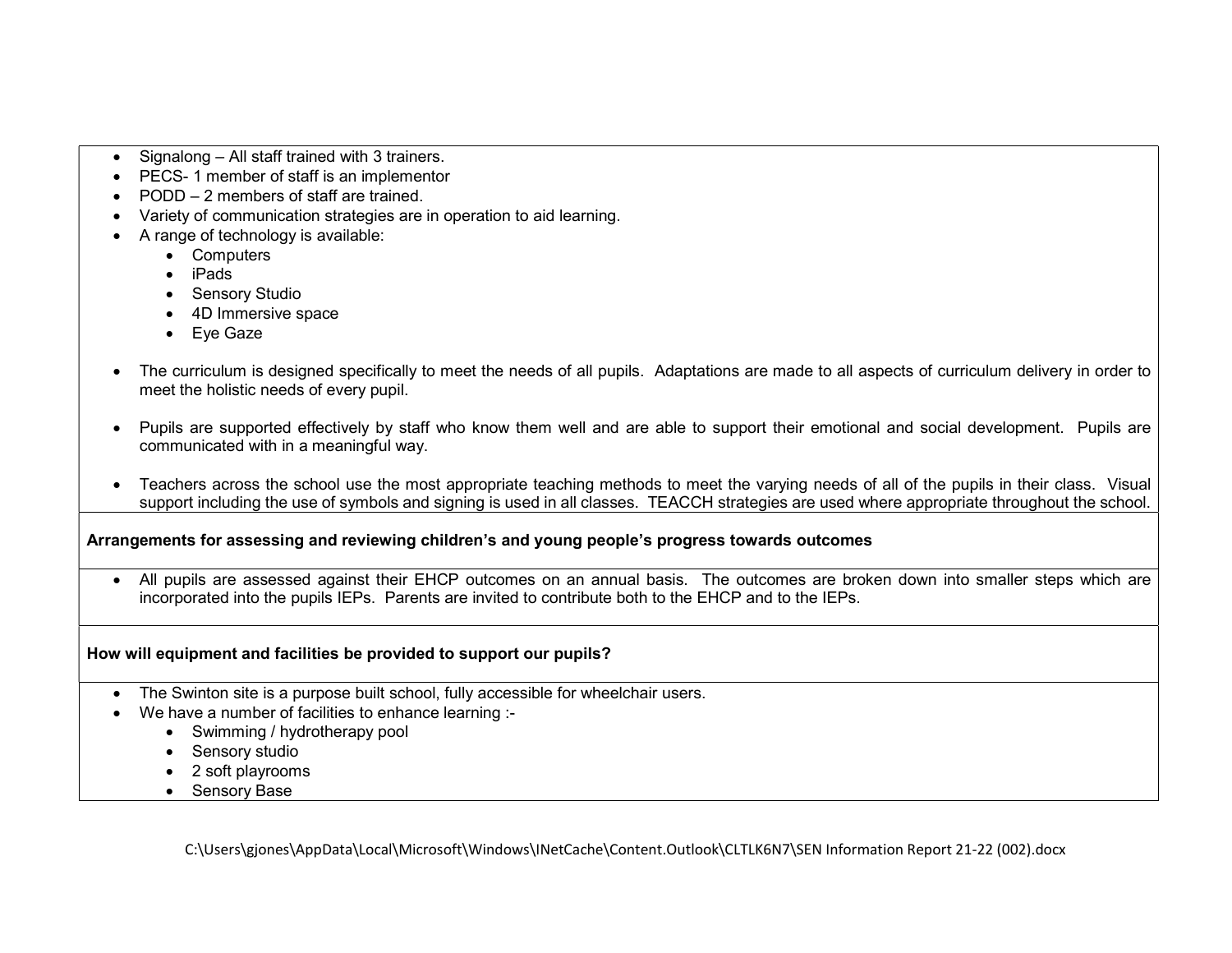- 2 Halls
- Rebound Therapy
- A range of lunch time and after school clubs
- Food Technology Room
- Outdoor Learning Area
- The Craig Hall site is housed within a combination of a renovated building which has been remodelled to suit the needs of the pupils; fully accessible for wheelchair users and a newly built purpose designed building which is fully accessible.
- The facilities to enhance learning are :-
	- 4D Immersive Space
	- Large, Spacious Hall
	- Outdoor Woodland Area
	- Soft Play
	- Small group work rooms.

All parents and families are welcome to visit either or both sites and welcome meetings and transition arrangements are timetabled prior to their child starting school.

The learning environment of each classroom is adapted to meet the individual needs of the pupils in the class.

## Arrangements for consulting parents of pupils at Springwood Primary

- The school views parents as partners.
- Staff will meet parents at short notice in order to resolve any queries; parents may also ring to make an appointment with any member of staff.
- The school has two parents' days / evenings a year, a parents' week and Annual Review Meetings as well as productions, themed weeks, class assemblies and team productions.
- Home / School communication system is in operation; parents can communicate via a home/school diary or email. Parents are communicated with three times per week.
- Parent Connect App is used to communicate with parents.
- Regular parental questionnaires on a variety of subjects and issues are distributed.
- Regular parent focus group meetings and coffee mornings.
- Parents give feedback through email, phone, home/school books, 1-1 meetings, in person or in writing.
- Parent workshops and training.
- Parental representation on the Governing Body.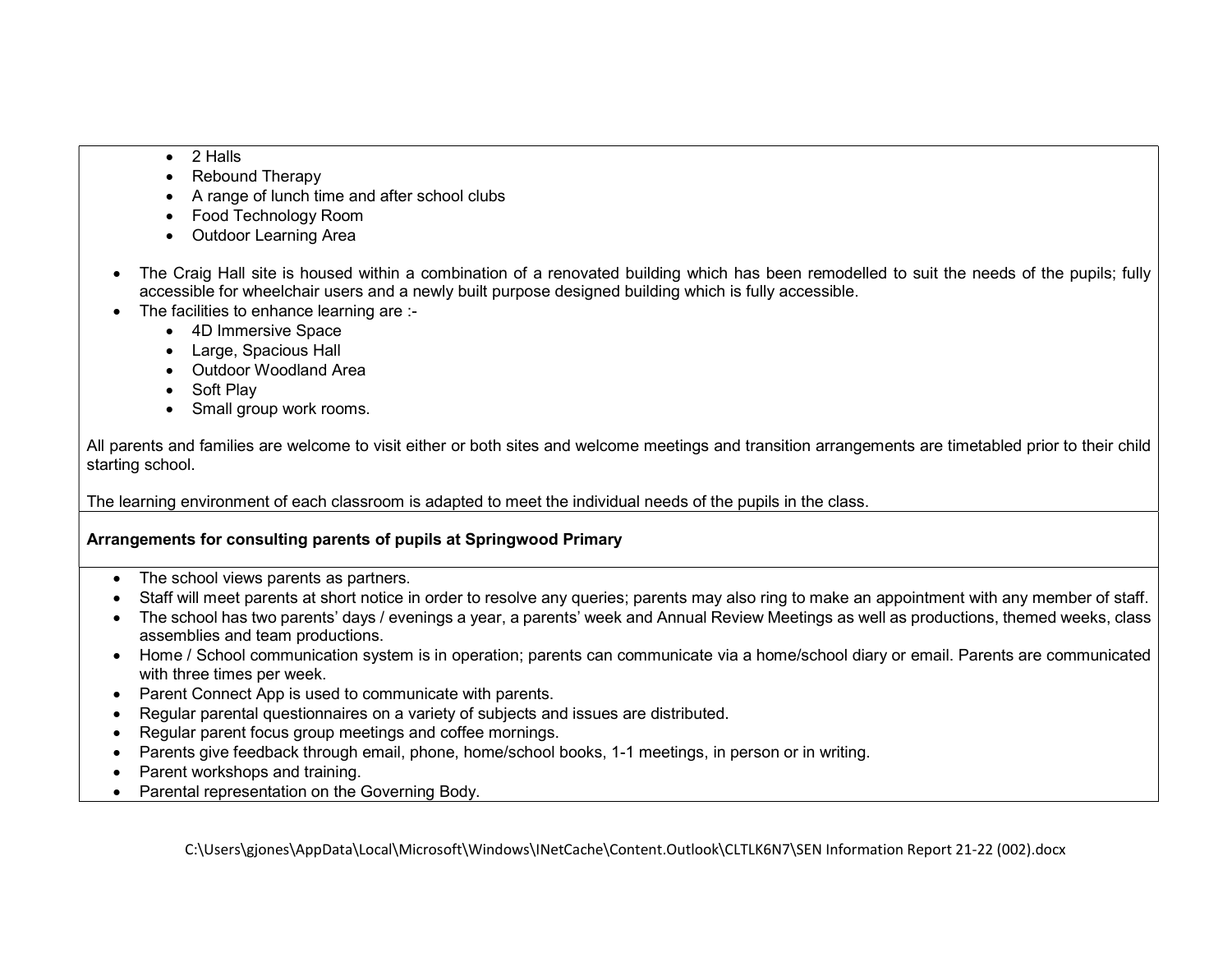#### Arrangements for consulting with Pupils of the School

- Pupils are present at their Annual Review and give feedback wherever possible.
- School Council in place and meetings are held regularly.
- Pupil voice is important in expressing their comments / feelings on :-
	- The curriculum
	- Themed weeks
	- Lunchtime and Afterschool Clubs
	- Educational Visits
	- Residential Visits

#### Arrangements made by the Governing Body for dealing with parental / carer complaints

- We believe that complaints should be resolved quickly and efficiently.
- In the first instance speak to the class teacher, if the matter is not resolved please speak to a Senior Leader:-
	- The Headteacher
	- Deputy Headteachers
	- Assistant Headteachers
- All Staff receive Parental Complaint Flowchart at induction to ensure clarity of importance of addressing parental concerns in a timely and professional manner.

In the unlikely event that the matter is still not resolved a copy of the Complaints procedure is available from school and on the website.

#### How does the Governing Body involve other bodies and services?

- The school works with a range of professionals, some directly employed at the school, others who have a variety of line managers.
- Classroom staff and admin staff are employed directly by the school.
- We work with :-
	- School Nurses
	- $\bullet$  OT
	- Physio
	- SALT
	- Educational Psychologists
- $\bullet$  LA :-